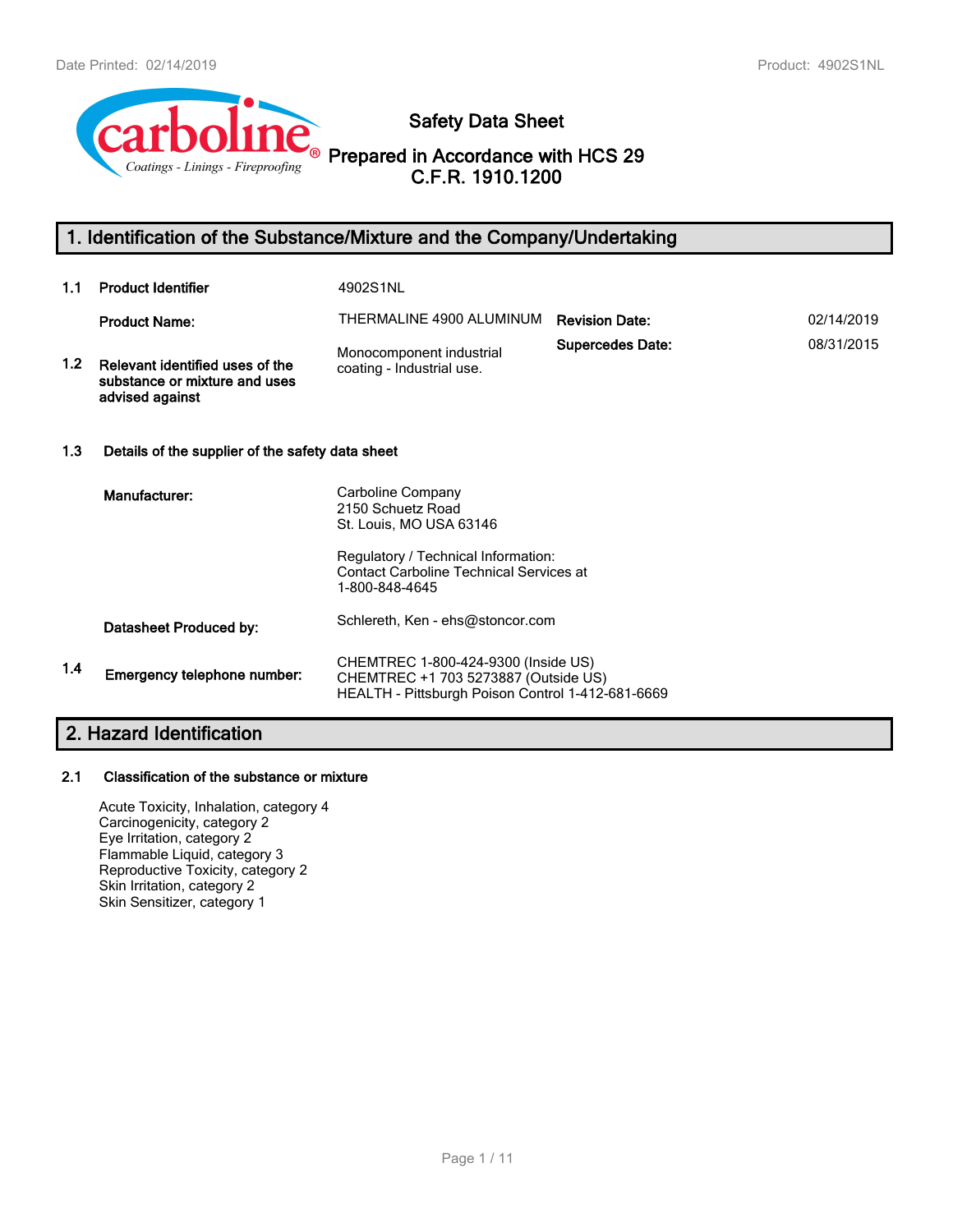## **2.2 Label elements**

## **Symbol(s) of Product**



#### **Signal Word**

Warning

#### **Named Chemicals on Label**

DICYCLOHEXYL PHTHALATE, ORTHO-XYLENE, ETHYL BENZENE, PARA-XYLENE, META-XYLENE, TOLUENE

### **HAZARD STATEMENTS**

| Flammable Liquid, category 3           | H <sub>226</sub> | Flammable liquid and vapour.                                                                                                              |
|----------------------------------------|------------------|-------------------------------------------------------------------------------------------------------------------------------------------|
| Skin Irritation, category 2            | H315             | Causes skin irritation.                                                                                                                   |
| Skin Sensitizer, category 1            | H317             | May cause an allergic skin reaction.                                                                                                      |
| Eye Irritation, category 2             | H319             | Causes serious eye irritation.                                                                                                            |
| Acute Toxicity, Inhalation, category 4 | H332             | Harmful if inhaled.                                                                                                                       |
| Carcinogenicity, category 2            | H351             | Suspected of causing cancer.                                                                                                              |
| Reproductive Toxicity, category 2      | H361             | Suspected of damaging fertility or the unborn child.                                                                                      |
| <b>PRECAUTION PHRASES</b>              |                  |                                                                                                                                           |
|                                        | P210             | Keep away from heat/sparks/open flames/hot surfaces. - No<br>smoking.                                                                     |
|                                        | P <sub>261</sub> | Avoid breathing dust/fume/gas/mist/vapours/spray.                                                                                         |
|                                        | P280             | Wear protective gloves/protective clothing/eye protection/<br>face protection.                                                            |
|                                        | P <sub>284</sub> | Wear respiratory protection.                                                                                                              |
|                                        | P302+352         | IF ON SKIN: Wash with plenty of soap and water.                                                                                           |
|                                        | P304+340         | IF INHALED: Remove victim to fresh air and keep at rest in a<br>position comfortable for breathing.                                       |
|                                        | P305+351+338     | IF IN EYES: Rinse cautiously with water for several minutes.<br>Remove contact lenses, if present and easy to do so.<br>Continue rinsing. |
|                                        | P308+313         | IF exposed or concerned: Get medical advice/attention                                                                                     |
|                                        | P333+313         | If skin irritation or rash occurs: Get medical advice/attention.                                                                          |
|                                        | P403+233         | Store in a well-ventilated place. Keep container tightly<br>closed.                                                                       |

## **2.3 Other hazards**

No Information

### **Results of PBT and vPvB assessment:**

The product does not meet the criteria for PBT/VPvB in accordance with Annex XIII.

## **3. Composition/Information On Ingredients**

#### **3.2 Mixtures**

#### **Hazardous Ingredients**

| CAS-No.        | <b>Chemical Name</b>    | <u>%</u>   |
|----------------|-------------------------|------------|
| 7429-90-5      | ALUMINUM (DUST OR FUME) | $10 - 25$  |
| 108-38-3       | META-XYLENE             | 10 - <25   |
| 108-88-3       | <b>TOLUENE</b>          | $2.5 - 10$ |
| $106 - 42 - 3$ | PARA-XYLENE             | $2.5 - 10$ |
| 100-41-4       | ETHYL BENZENE           | $2.5 - 10$ |
| 95-47-6        | ORTHO-XYLENE            | $2.5 - 10$ |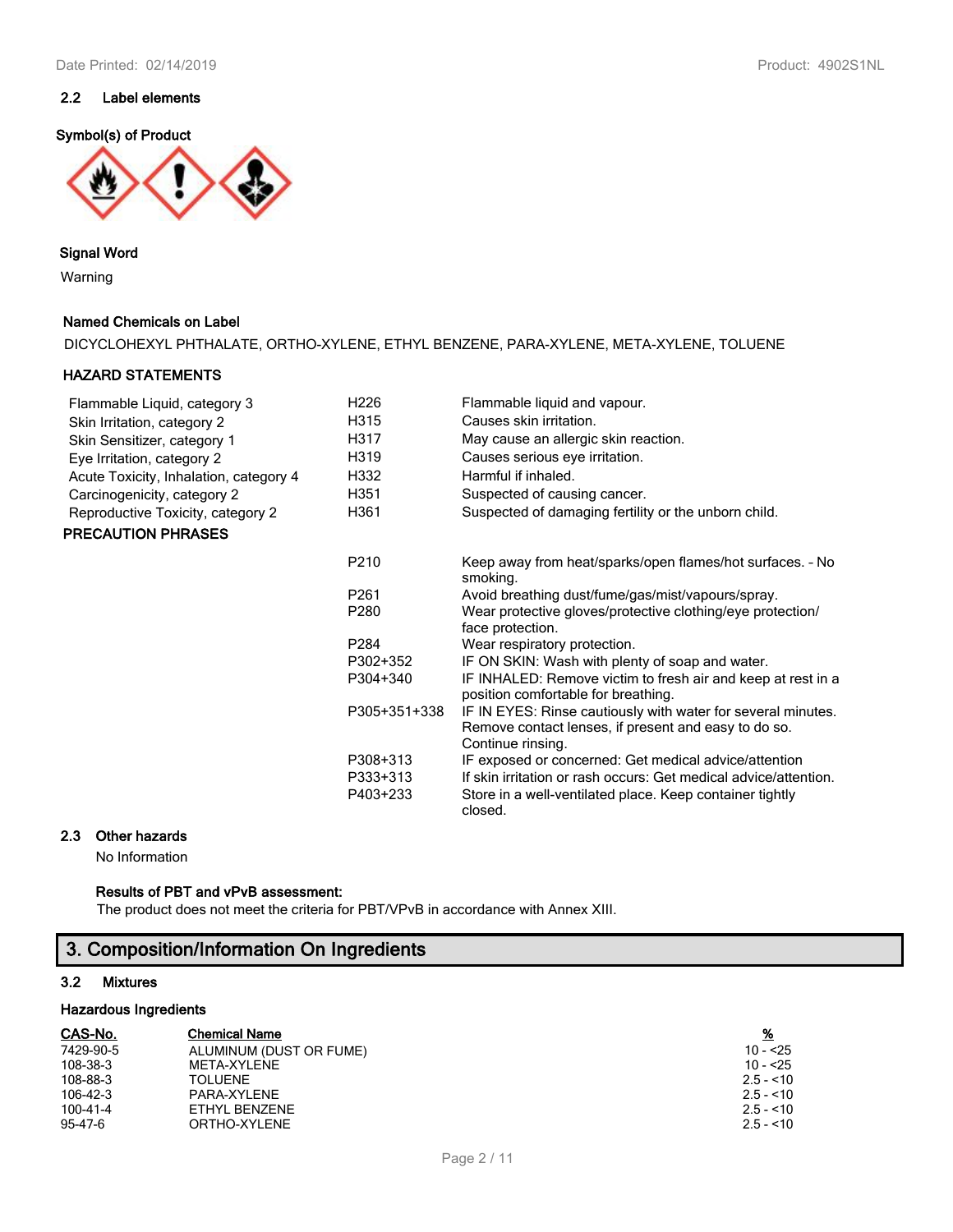#### 84-61-7 DICYCLOHEXYL PHTHALATE 2.5 - <10

| CAS-No.   | <b>GHS Symbols</b> | <b>GHS Hazard Statements</b>     | <b>M-Factors</b> |
|-----------|--------------------|----------------------------------|------------------|
| 7429-90-5 | GHS02              | H <sub>261</sub>                 | 0                |
| 108-38-3  | GHS02-GHS07        | H <sub>226</sub> -312-315-332    | 0                |
| 108-88-3  | GHS02-GHS07-GHS08  | H225-304-315-319-336-361-373     | 0                |
| 106-42-3  | GHS02-GHS07-GHS08  | H226-304-312-315-332-335-371     | 0                |
| 100-41-4  | GHS02-GHS07-GHS08  | H225-304-315-319-332-351-373-412 | 0                |
| 95-47-6   | GHS02-GHS07        | H <sub>226</sub> -312-315-332    | 0                |
| 84-61-7   | GHS07-GHS08        | H317-361-412                     | 0                |

**Additional Information:** The text for GHS Hazard Statements shown above (if any) is given in Section 16.

## **4. First-aid Measures**

#### **4.1 Description of First Aid Measures**

**AFTER INHALATION:** Give oxygen or artificial respiration if needed. Remove person to fresh air. If signs/symptoms continue, get medical attention.

**AFTER SKIN CONTACT:** In case of contact, immediately flush skin with plenty of water for at least 15 minutes while removing contaminated clothing and shoes. If skin irritation persists, call a physician.

**AFTER EYE CONTACT:** Rinse thoroughly with plenty of water for at least 15 minutes and consult a physician. **AFTER INGESTION:** Do NOT induce vomiting. Never give anything by mouth to an unconscious person. If swallowed, call a poison control centre or doctor immediately.

#### **4.2 Most important symptoms and effects, both acute and delayed**

Harmful if swallowed. Irritating to eyes and skin. Risk of serious damage to the lungs (by aspiration). Vapours may cause drowsiness and dizziness.

#### **4.3 Indication of any immediate medical attention and special treatment needed**

No information available on clinical testing and medical monitoring. Specific toxicological information on substances, if available, can be found in section 11.

When symptoms persist or in all cases of doubt seek medical advice.

## **5. Fire-fighting Measures**

#### **5.1 Extinguishing Media:**

Carbon Dioxide, Dry Chemical, Foam, Water Fog

**UNUSUAL FIRE AND EXPLOSION HAZARDS:** Flammable liquid. Vapours are heavier than air and may spread along floors. Vapours may form explosive mixtures with air. Vapors may travel to areas away from work site before igniting/flashing back to vapor source. Provide adequate ventilation. Prevent the creation of flammable or explosive concentrations of vapour in air and avoid vapour concentration higher than the occupational exposure limits. Keep away from heat/sparks/open flames/hot surfaces. - No smoking. Electrical installations / working materials must comply with the technological safety standards. Wear shoes with conductive soles.

#### **5.2 Special hazards arising from the substance or mixture**

No Information

#### **5.3 Advice for firefighters**

In the event of fire, wear self-contained breathing apparatus. Cool containers / tanks with water spray. Flammable.

## **6. Accidental Release Measures**

#### **6.1 Personal precautions, protective equipment and emergency procedures**

Ensure adequate ventilation. Evacuate personnel to safe areas. Remove all sources of ignition. To avoid ignition of vapours by static electricity discharge, all metal parts of the equipment must be grounded. Wear personal protective equipment. For personal protection see section 8.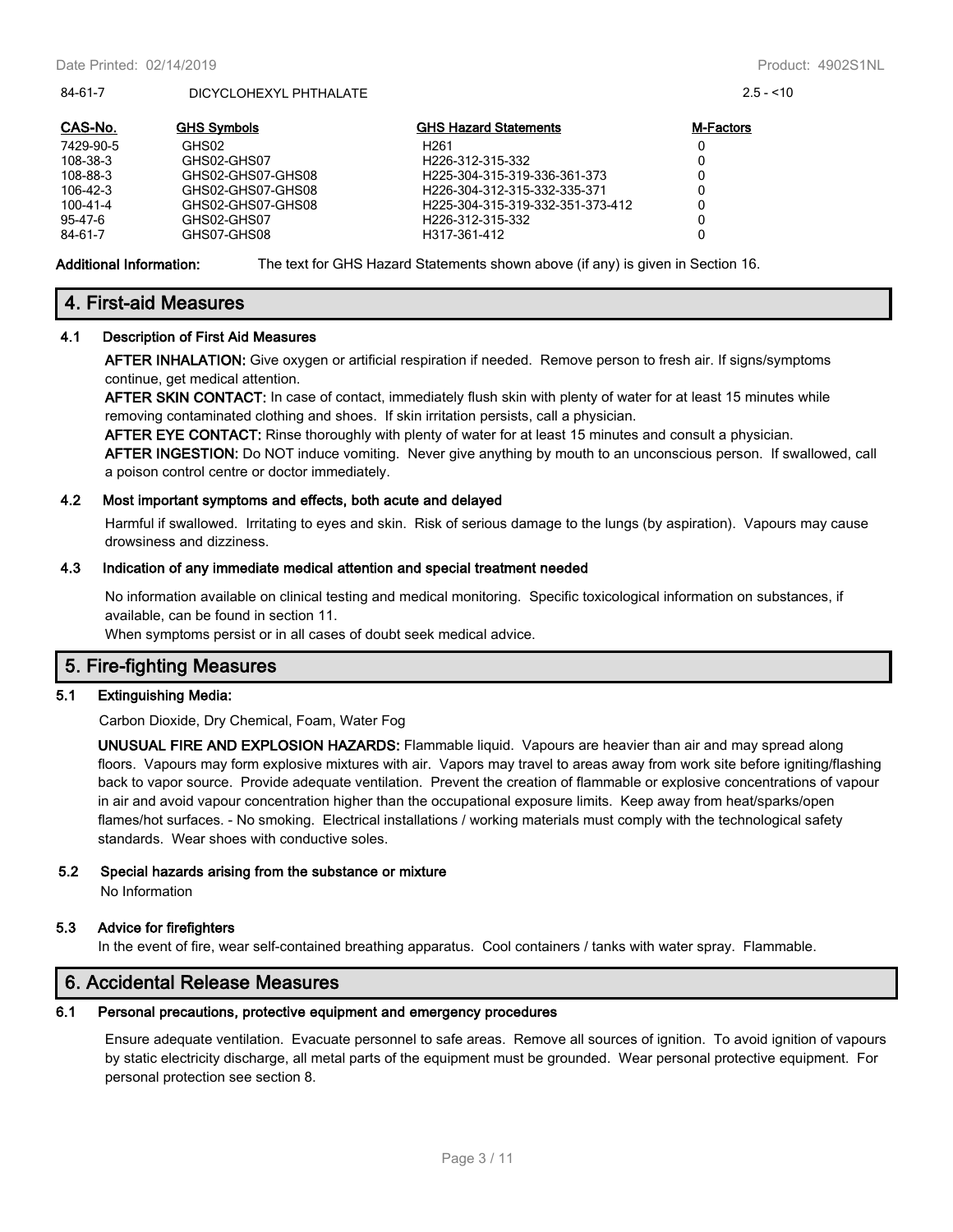#### **6.2 Environmental precautions**

Do not allow material to contaminate ground water system. Prevent product from entering drains.

#### **6.3 Methods and material for containment and cleaning up**

Prevent further leakage or spillage if safe to do so. Contain spillage, soak up with non-combustible absorbent material, (e.g. sand, earth, diatomaceous earth, vermiculite) and transfer to a container for disposal according to local / national regulations (see section 13).

#### **6.4 Reference to other sections**

Please refer to disposal requirements or country specific disposal requirements for this material. See Section 13 for further information.

## **7. Handling and Storage**

### **7.1 Precautions for safe handling**

**INSTRUCTIONS FOR SAFE HANDLING :** Keep containers dry and tightly closed to avoid moisture absorption and contamination. Prepare the working solution as given on the label(s) and/or the user instructions. Do not breathe vapours or spray mist. Ensure all equipment is electrically grounded before beginning transfer operations. Do not use sparking tools. Do not get in eyes, on skin, or on clothing. Use only with adequate ventilation/personal protection. Wash thoroughly after handling.

**PROTECTION AND HYGIENE MEASURES :** Handle in accordance with good industrial hygiene and safety practice. Wash hands before breaks and at the end of workday. When using, do not eat, drink or smoke.

#### **7.2 Conditions for safe storage, including any incompatibilities**

#### **CONDITIONS TO AVOID:** Heat, flames and sparks.

**STORAGE CONDITIONS:** Keep container closed when not in use. Store in a dry, well ventilated place away from sources of heat, ignition and direct sunlight.

#### **7.3 Specific end use(s)**

No specific advice for end use available.

## **8. Exposure Controls/Personal Protection**

#### **8.1 Control parameters**

### **Ingredients with Occupational Exposure Limits**

**(US)**

| <b>Name</b>             | CAS-No.   | <b>ACGIH TWA</b> | <b>ACGIH STEL</b>    | <b>ACGIH Ceiling</b> |
|-------------------------|-----------|------------------|----------------------|----------------------|
| ALUMINUM (DUST OR FUME) | 7429-90-5 | 1 MGM3           | N/E                  | N/E                  |
| META-XYLENE             | 108-38-3  | 100 PPM          | <b>150 PPM</b>       | N/E                  |
| <b>TOLUENE</b>          | 108-88-3  | 20 PPM           | N/E                  | N/E                  |
| PARA-XYLENE             | 106-42-3  | 100 PPM          | 150 PPM              | N/E                  |
| ETHYL BENZENE           | 100-41-4  | 20 PPM           | $125$ ppm            |                      |
| ORTHO-XYLENE            | 95-47-6   | 100 PPM          | <b>150 PPM</b>       | N/E                  |
| DICYCLOHEXYL PHTHALATE  | 84-61-7   | N/E              | N/E                  | N/E                  |
| Name                    | CAS-No.   | <b>OSHA PEL</b>  | <b>OSHA STEL</b>     |                      |
| ALUMINUM (DUST OR FUME) | 7429-90-5 | $15$ mg/m $3$    | N/E                  |                      |
| META-XYLENE             | 108-38-3  | 100.00 PPM       | N/E                  |                      |
| <b>TOLUENE</b>          | 108-88-3  | 200 ppm          | 560 MGM3, 150<br>PPM |                      |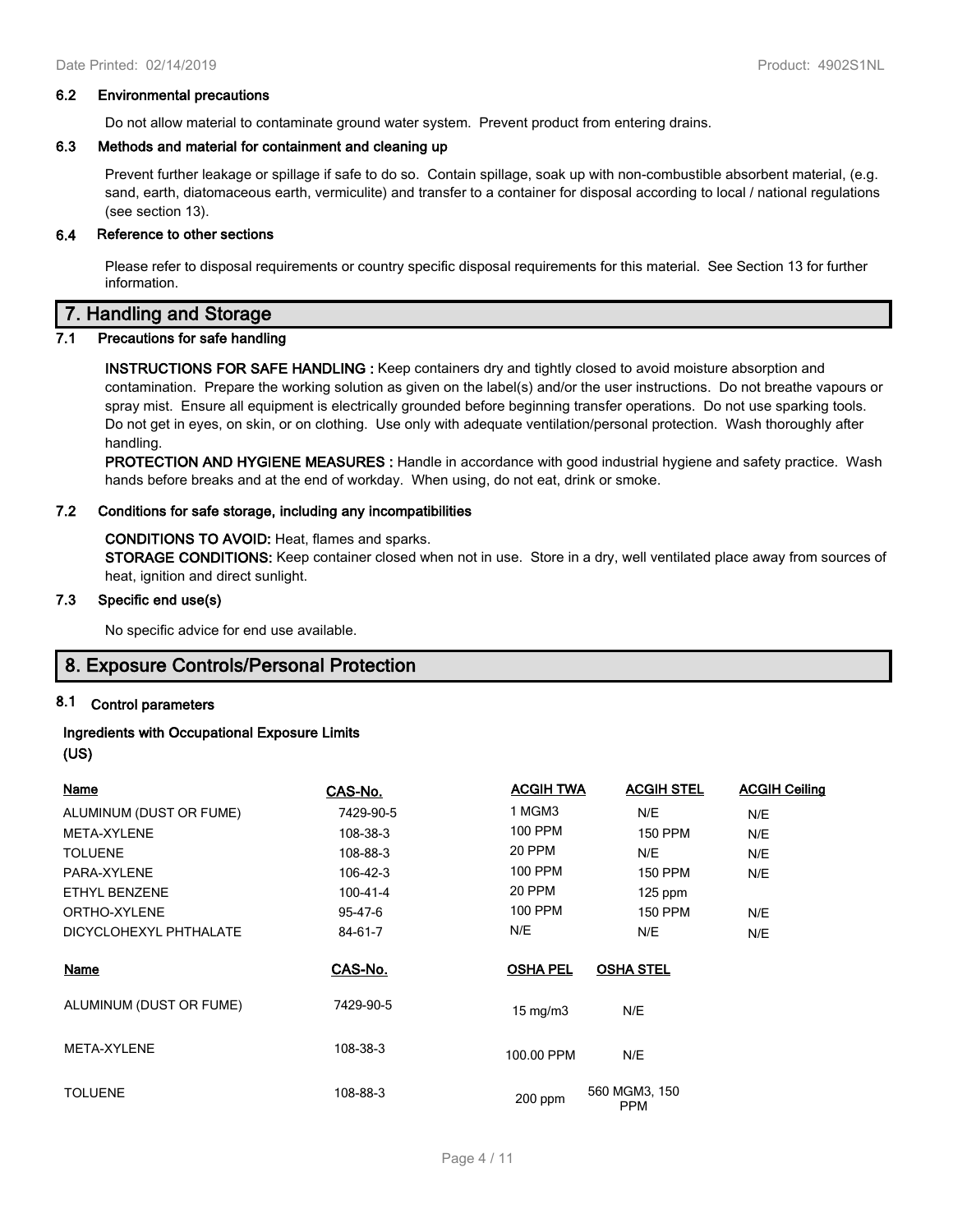#### Date Printed: 02/14/2019 Product: 4902S1NL

| PARA-XYLENE            | 106-42-3 | 100.00 PPM<br>N/E                                       |  |
|------------------------|----------|---------------------------------------------------------|--|
| ETHYL BENZENE          | 100-41-4 | 435 MGM3, 100 545 MGM3, 125<br><b>PPM</b><br><b>PPM</b> |  |
| ORTHO-XYLENE           | 95-47-6  | N/E<br>100.00 PPM                                       |  |
| DICYCLOHEXYL PHTHALATE | 84-61-7  | N/E<br>N/E                                              |  |

**FURTHER INFORMATION:** Refer to the regulatory exposure limits for the workforce enforced in each country.

#### **8.2 Exposure controls**

#### **Personal Protection**

**RESPIRATORY PROTECTION:** In order to avoid inhalation of spray-mist and sanding dust, all spraying and sanding must be done wearing adequate respirator. Use only with ventilation to keep levels below exposure guidelines reported in this document. User should test and monitor exposure levels to ensure all personnel are below guidelines. If not sure, or not able to monitor, use State or federally approved supplied air respirator. For silica containing coatings in a liquid state, and/or if no exposure limits are established above, air-supplied respirators are generally not required.

**EYE PROTECTION:** Ensure that eyewash stations and safety showers are close to the workstation location. Safety glasses with side-shields.

**HAND PROTECTION:** Gloves should be discarded and replaced if there is any indication of degradation or chemical breakthrough. Impervious gloves. Request information on glove permeation properties from the glove supplier. Lightweight protective clothing

#### **OTHER PROTECTIVE EQUIPMENT:** No Information

**ENGINEERING CONTROLS:** Avoid contact with skin, eyes and clothing. Ensure adequate ventilation, especially in confined areas.

## **9. Physical and Chemical Properties**

| 9.1 | Information on basic physical and chemical properties<br>Appearance: | Viscous Aluminum Colored     |
|-----|----------------------------------------------------------------------|------------------------------|
|     | <b>Physical State</b>                                                | Liquid                       |
|     | Odor                                                                 | Solvent                      |
|     | <b>Odor threshold</b>                                                | N/D                          |
|     | рH                                                                   | N/D                          |
|     | Melting point / freezing point (°C)                                  | N/D                          |
|     | Boiling point/range                                                  | 149 F (65 C) - 284 F (140 C) |
|     | <b>Flash Point</b>                                                   | 77F (25C)                    |
|     | <b>Evaporation rate</b>                                              | Slower Than Ether            |
|     | Flammability (solid, gas)                                            | Not determined               |
|     | Upper/lower flammability or explosive<br>limits                      | $1.0 - 7.1$                  |
|     | Vapour Pressure, mmHg                                                | N/D                          |
|     | Vapour density                                                       | Heavier than Air             |
|     | <b>Relative density</b>                                              | Not determined               |
|     | Solubility in / Miscibility with water                               | N/D                          |
|     | Partition coefficient: n-octanol/water                               | Not determined               |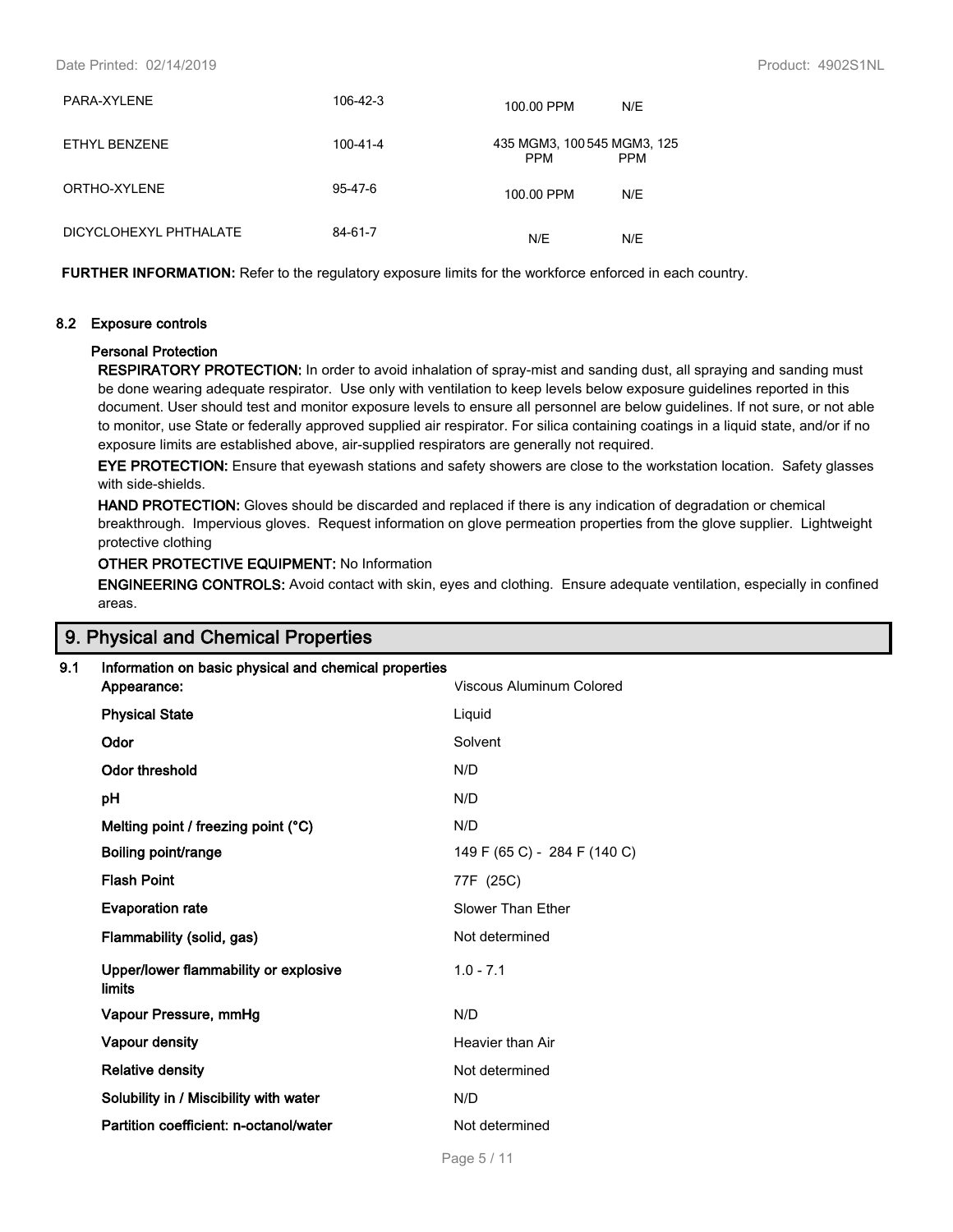|     | Auto-ignition temperature (°C) | Not determined |
|-----|--------------------------------|----------------|
|     | Decomposition temperature (°C) | Not determined |
|     | <b>Viscosity</b>               | <b>Unknown</b> |
|     | <b>Explosive properties</b>    | Not determined |
|     | <b>Oxidising properties</b>    | Not determined |
| 9.2 | Other information              |                |
|     | <b>VOC Content g/l:</b>        | 456            |
|     | Specific Gravity (g/cm3)       | 1.12           |
|     |                                |                |

## **10. Stability and Reactivity**

#### **10.1 Reactivity**

No reactivity hazards known under normal storage and use conditions.

#### **10.2 Chemical stability**

Stable under normal conditions.

### **10.3 Possibility of hazardous reactions**

Hazardous polymerisation does not occur.

## **10.4 Conditions to avoid**

Heat, flames and sparks.

#### **10.5 Incompatible materials**

Strong oxidizing agents.

### **10.6 Hazardous decomposition products**

Carbon dioxide (CO2), carbon monoxide (CO), oxides of nitrogen (NOx), dense black smoke.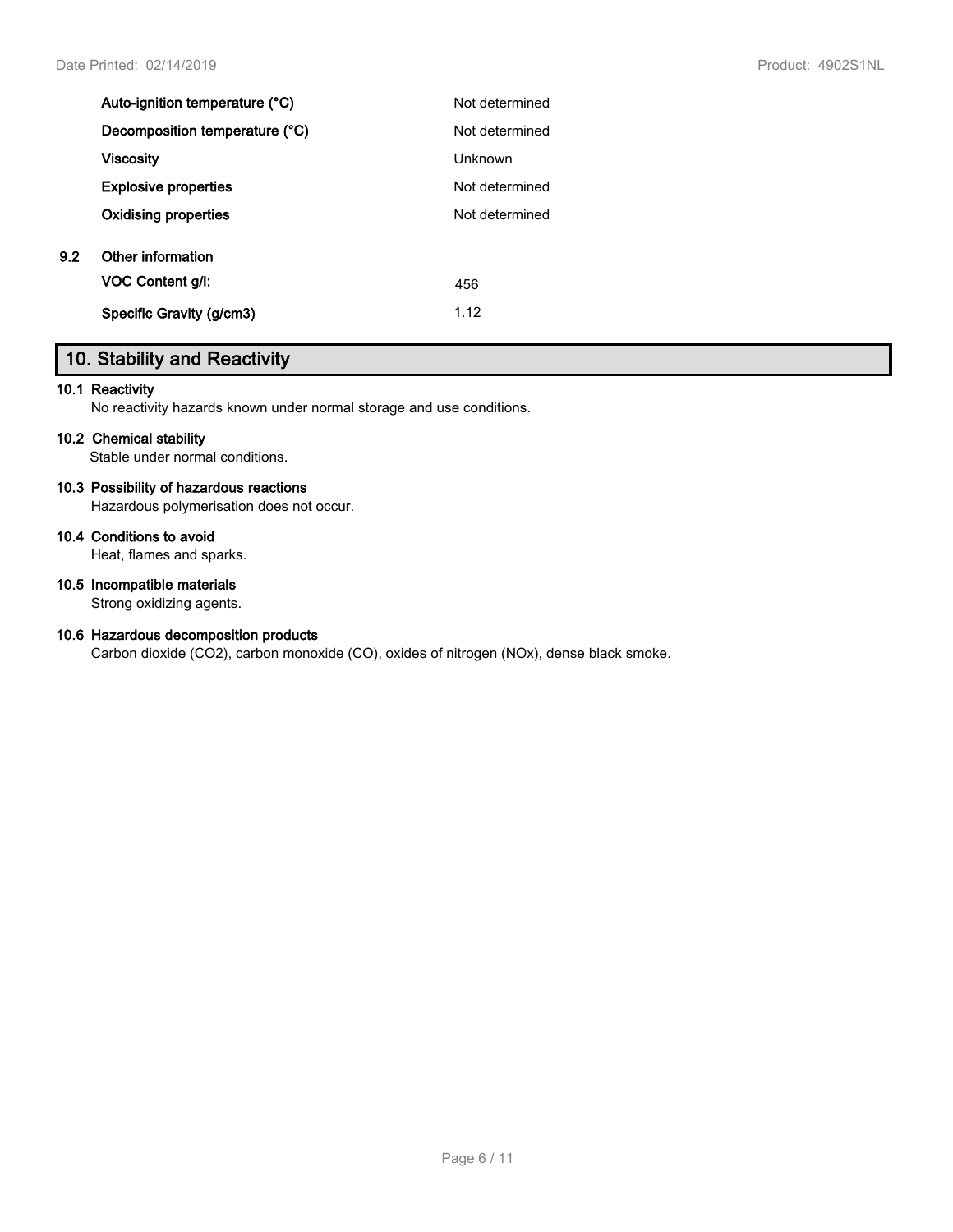## **11. Toxicological Information**

| 11.1 | Information on toxicological effects |                                                |
|------|--------------------------------------|------------------------------------------------|
|      | <b>Acute Toxicity:</b>               |                                                |
|      | Oral LD50:                           | N/D                                            |
|      | <b>Inhalation LC50:</b>              | N/D                                            |
|      | Irritation:                          | Eye irritation and Skin irritation, category 2 |
|      | Corrosivity:                         | Unknown                                        |
|      | Sensitization:                       | Skin sensitizerm category 1                    |
|      | Repeated dose toxicity:              | Unknown                                        |
|      | Carcinogenicity:                     | Carcinogenicity, category 2                    |
|      | Mutagenicity:                        | Unknown                                        |
|      | <b>Toxicity for reproduction:</b>    | Reproductive toxicity, category 2              |
|      | STOT-single exposure:                | Unknown                                        |
|      | STOT-repeated exposure:              | Unknown                                        |
|      | <b>Aspiration hazard:</b>            | Unknown                                        |

**If no information is available above under Acute Toxicity then the acute effects of this product have not been tested. Data on individual components are tabulated below:**

| CAS-No.        | <b>Chemical Name</b>    | Oral LD50                | Dermal LD50                    | Vapor LC50                            | Gas LC50 | <b>Dust/Mist</b><br><b>LC50</b> |
|----------------|-------------------------|--------------------------|--------------------------------|---------------------------------------|----------|---------------------------------|
| 7429-90-5      | ALUMINUM (DUST OR FUME) | 5001 mg/kg,<br>oral, rat | Not Available                  | 888 mg/m3,<br>Inh, Rat                | 0.000    | 0.000                           |
| 108-38-3       | META-XYLENE             | Not Available            | Not Available                  | Not Available                         | 0.000    | 0.000                           |
| 108-88-3       | <b>TOLUENE</b>          | 5000 mg/kg<br>rat oral   | 12267 mg/kg,<br>dermal, rabbit | 8000 ppm/4<br>hrs, rat,<br>inhalation | 0.000    | 0.000                           |
| 106-42-3       | PARA-XYLENE             | Not Available            | Not Available                  | Not Available                         | 0.000    | 0.000                           |
| $100 - 41 - 4$ | ETHYL BENZENE           | 3500 mg/kg<br>rat, oral  | $>5000$ mg/l,<br>dermal rabbit | 17.2 mg/L<br>Inh. Rat. 4Hr            | 0.000    | 0.000                           |
| $95 - 47 - 6$  | ORTHO-XYLENE            | Not Available            | Not Available                  | Not Available                         | 0.000    | 0.000                           |
| 84-61-7        | DICYCLOHEXYL PHTHALATE  | 5000 mg/kg,<br>oral, rat |                                | Not Available                         | 0.000    | 0.000                           |

#### **Additional Information:**

This product may contain Ethyl Benzene, which is listed by IARC as possibly carcinogenic to humans (Group 2B). This listing is based on inadequate evidence of carcinogenicity in humans and sufficient evidence in experimental animals.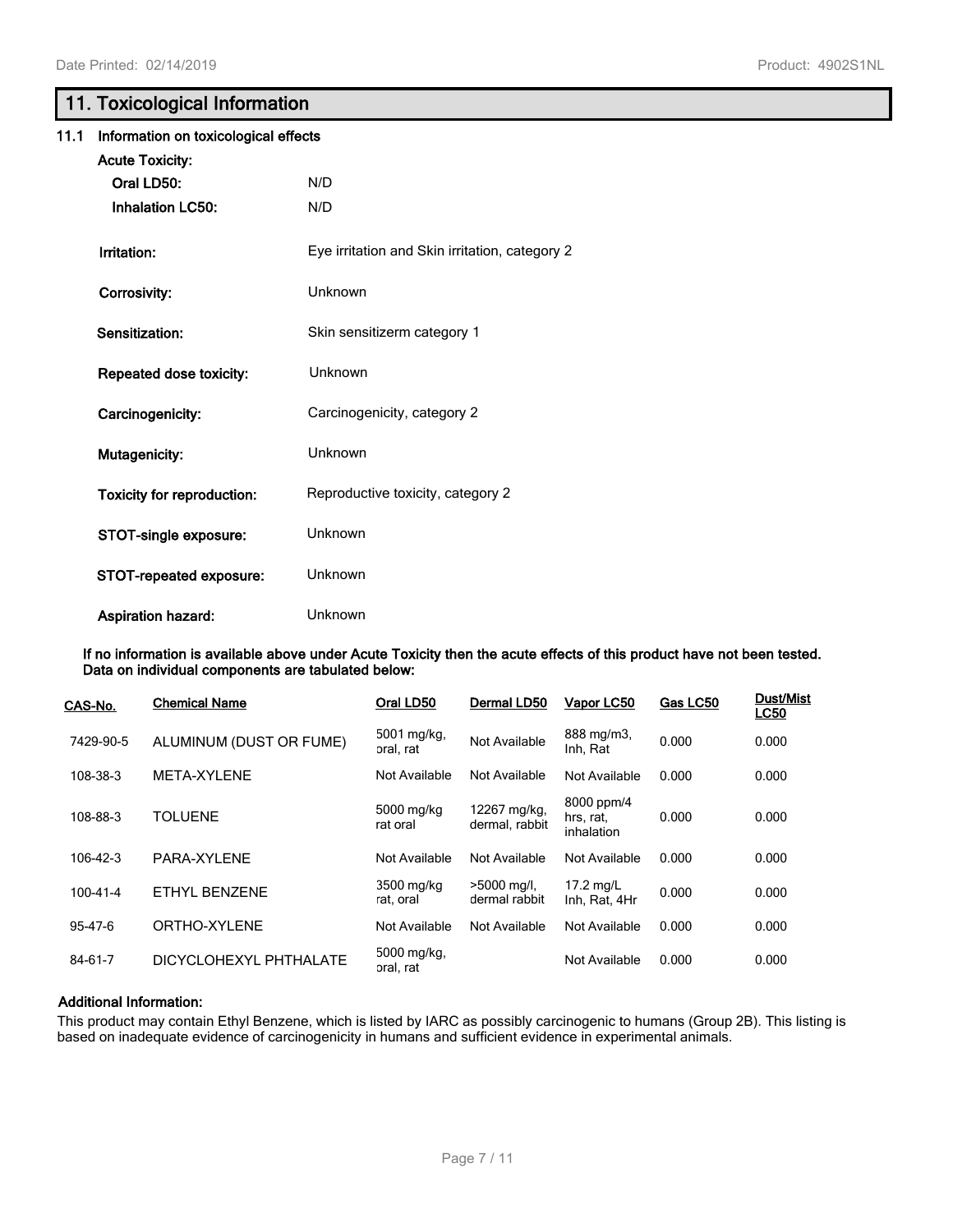# **12. Ecological Information 12.1 Toxicity: EC50 48hr (Daphnia):** Unknown **IC50 72hr (Algae):** Unknown **LC50 96hr (fish):** Unknown **12.2 Persistence and degradability:** Unknown **12.3 Bioaccumulative potential:** Unknown **12.4 Mobility in soil:** Unknown **12.5 Results of PBT and vPvB assessment:** The product does not meet the criteria for PBT/VPvB in accordance with Annex XIII. **12.6 Other adverse effects:** Unknown **CAS-No. Chemical Name EC50 48hr IC50 72hr LC50 96hr** 7429-90-5 ALUMINUM (DUST OR FUME) No information No information No information 108-38-3 META-XYLENE **No information** No information No information No information 108-88-3 TOLUENE **108-88-3** TOLUENE **6 mg/l (Daphnia magna)** 12.5 mg/L (Algae) 5.8 mg/L (Fish) 106-42-3 PARA-XYLENE **No information** No information No information No information 100-41-4 ETHYL BENZENE 1.8 mg/l (Daphnia<br>
Magna) 4.6 mg/l (Green Algae) 4.2 mg/l (Rainbow Trout) 95-47-6 ORTHO-XYLENE **No information** No information No information No information 84-61-7 DICYCLOHEXYL PHTHALATE 2 mg/L (Daphnia) 2 mg/l (Algae) 2 mg/l (Fish)

## **13. Disposal Considerations**

**13.1 WASTE TREATMENT METHODS:** Do not burn, or use a cutting torch on, the empty drum. If recycling is not practicable, dispose of in compliance with local regulations. Dispose of in accordance with local regulations. Empty containers should be taken to an approved waste handling site for recycling or disposal.

|      | 14. Transport Information                                                   |                |
|------|-----------------------------------------------------------------------------|----------------|
|      | 14.1 UN number                                                              | <b>UN1263</b>  |
|      | 14.2 UN proper shipping name                                                | Paint          |
|      | <b>Technical name</b>                                                       | N/A            |
|      | 14.3 Transport hazard class(es)                                             | 3              |
|      | Subsidiary shipping hazard                                                  | N/A            |
|      | 14.4 Packing group                                                          | III            |
| 14.5 | <b>Environmental hazards</b>                                                | Unknown        |
|      | 14.6 Special precautions for user                                           | <b>Unknown</b> |
|      | EmS-No.:                                                                    | $F-E. S-E$     |
| 14.7 | Transport in bulk according to Annex II<br>of MARPOL 73/78 and the IBC code | <b>Unknown</b> |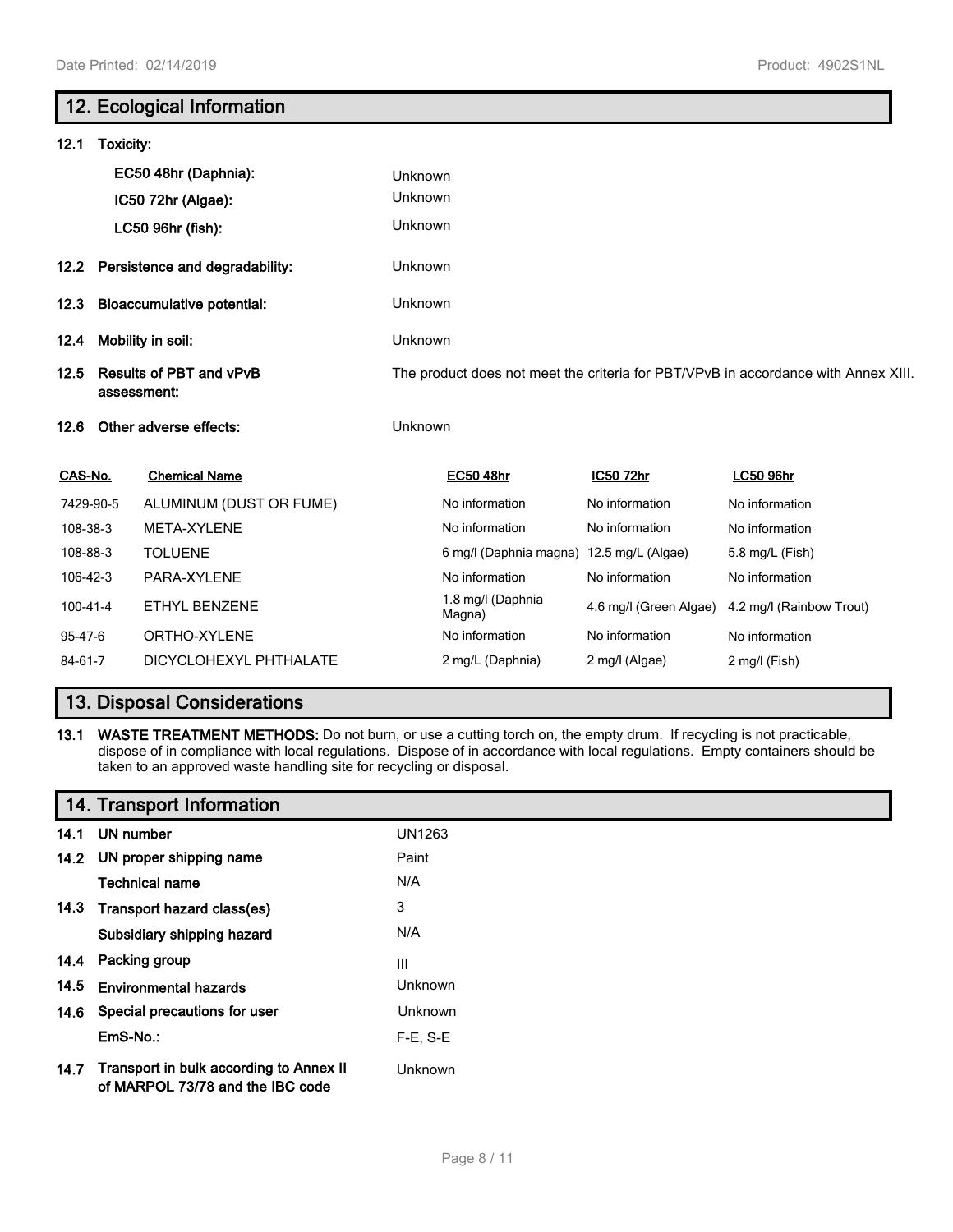## **15. Regulatory Information**

## **15.1 Safety, health and environmental regulations/legislation for the substance or mixture:**

## **U.S. Federal Regulations: As follows -**

### **CERCLA - Sara Hazard Category**

This product has been reviewed according to the EPA 'Hazard Categories' promulgated under Sections 311 and 312 of the Superfund Amendment and Reauthorization Act of 1986 (SARA Title III) and is considered, under applicable definitions, to meet the following categories:

Flammable (gases, aerosols, liquids, or solids), Carcinogenicity, Acute Toxicity (any route of exposure), Reproductive toxicity, Skin Corrosion or Irritation, Respiratory or Skin Sensitization, Serious eye damage or eye irritation

#### **Sara Section 313:**

This product contains the following substances subject to the reporting requirements of Section 313 of Title III of the Superfund Amendment and Reauthorization Act of 1986 and 40 CFR part 372:

| <b>Chemical Name</b>    | CAS-No.        |
|-------------------------|----------------|
| ALUMINUM (DUST OR FUME) | 7429-90-5      |
| META-XYLENE             | 108-38-3       |
| TOI UFNE                | 108-88-3       |
| PARA-XYI FNF            | $106-42-3$     |
| FTHYL BENZENE           | $100 - 41 - 4$ |
| ORTHO-XYLENE            | $95-47-6$      |
|                         |                |

#### **Toxic Substances Control Act:**

All components of this product are either listed on the TSCA Inventory or are exempt.

This product contains the following chemical substances subject to the reporting requirements of TSCA 12(B) if exported from the United States:

#### **Chemical Name CAS-No.**

No TSCA 12(b) components exist in this product.

### **U.S. State Regulations: As follows -**

#### **New Jersey Right-to-Know:**

The following materials are non-hazardous, but are among the top five components in this product.

| <b>Chemical Name</b> | CAS-No.             |
|----------------------|---------------------|
| ACRYLIC POLYMER      | <b>TRADE SECRET</b> |
| SILICONE RESIN       | <b>TRADE SECRET</b> |

#### **Pennsylvania Right-To-Know**

The following non-hazardous ingredients are present in the product at greater than 3%.

| Chemical Name                    | CAS-No.      |
|----------------------------------|--------------|
| ACRYLIC POLYMER                  | TRADE SECRFT |
| SILICONE RESIN                   | TRADE SECRET |
| <b>CALIFORNIA PROPOSITION 65</b> |              |

WARNING: Cancer and Reproductive Harm -- www.P65Warnings.ca.gov

## **International Regulations: As follows -**

#### **\* Canadian DSL:**

All chemical ingredients included on inventory (DSL)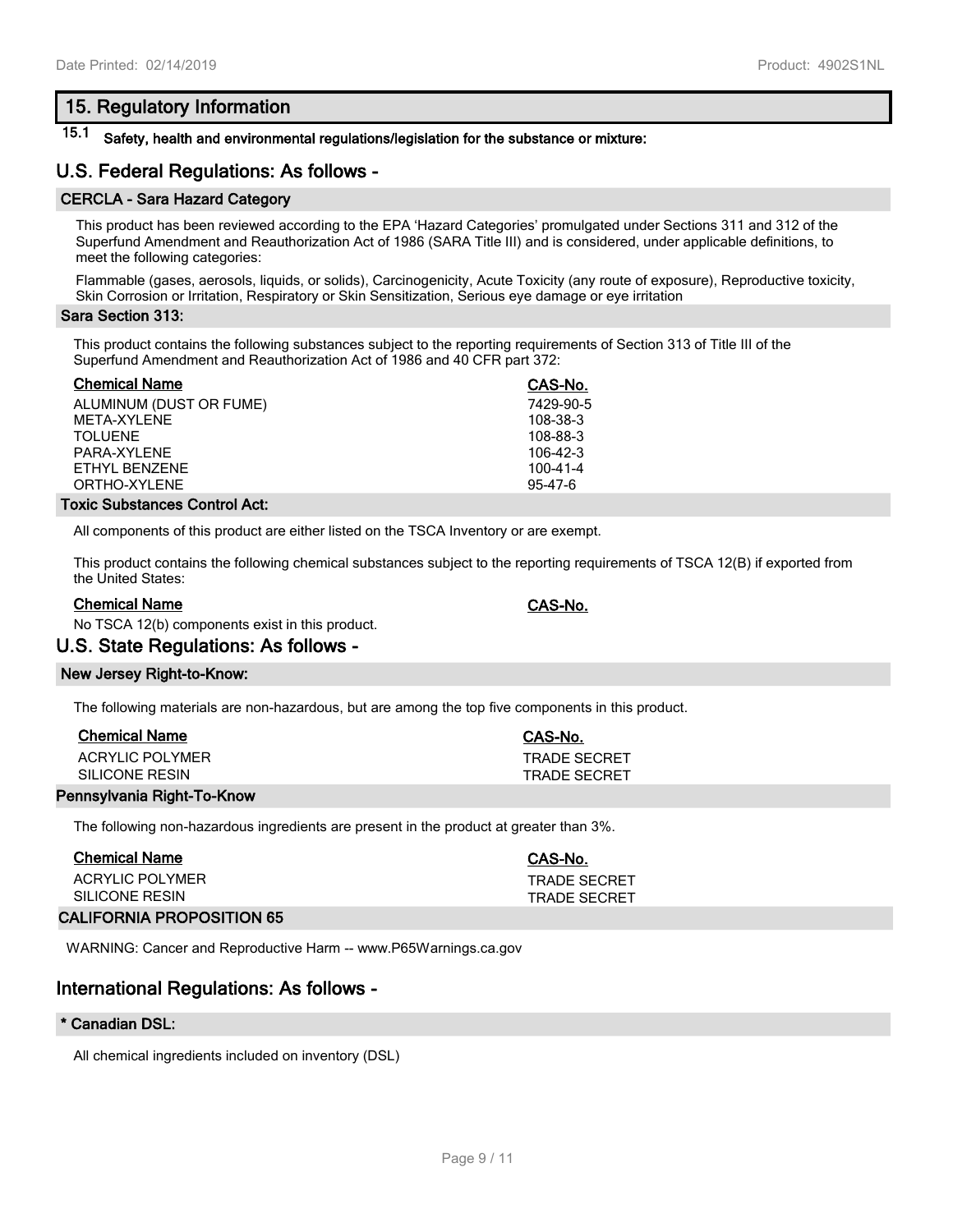### **15.2 Chemical Safety Assessment:**

No Chemical Safety Assessment has been carried out for this substance/mixture by the supplier.

## **16. Other Information**

### **Text for GHS Hazard Statements shown in Section 3 describing each ingredient:**

| H <sub>225</sub> | Highly flammable liquid and vapour.                                |
|------------------|--------------------------------------------------------------------|
| H <sub>226</sub> | Flammable liquid and vapour.                                       |
| H <sub>261</sub> | In contact with water releases flammable gas.                      |
| H <sub>304</sub> | May be fatal if swallowed and enters airways.                      |
| H312             | Harmful in contact with skin.                                      |
| H315             | Causes skin irritation.                                            |
| H317             | May cause an allergic skin reaction.                               |
| H319             | Causes serious eye irritation.                                     |
| H332             | Harmful if inhaled.                                                |
| H335             | May cause respiratory irritation.                                  |
| H336             | May cause drowsiness or dizziness.                                 |
| H351             | Suspected of causing cancer.                                       |
| H361             | Suspected of damaging fertility or the unborn child.               |
| H371             | May cause damage to organs.                                        |
| H373             | May cause damage to organs through prolonged or repeated exposure. |
| H412             | Harmful to aquatic life with long lasting effects.                 |

#### **Reasons for revision**

No Information

The information contained herein is, to the best of our knowledge and belief accurate. However, since the conditions of handling and use are beyond our control, we make no guarantee of results, and assume no liability for damages incurred by use of this material. It is the responsibility of the user to comply with all applicable federal, state, and local laws and regulations.